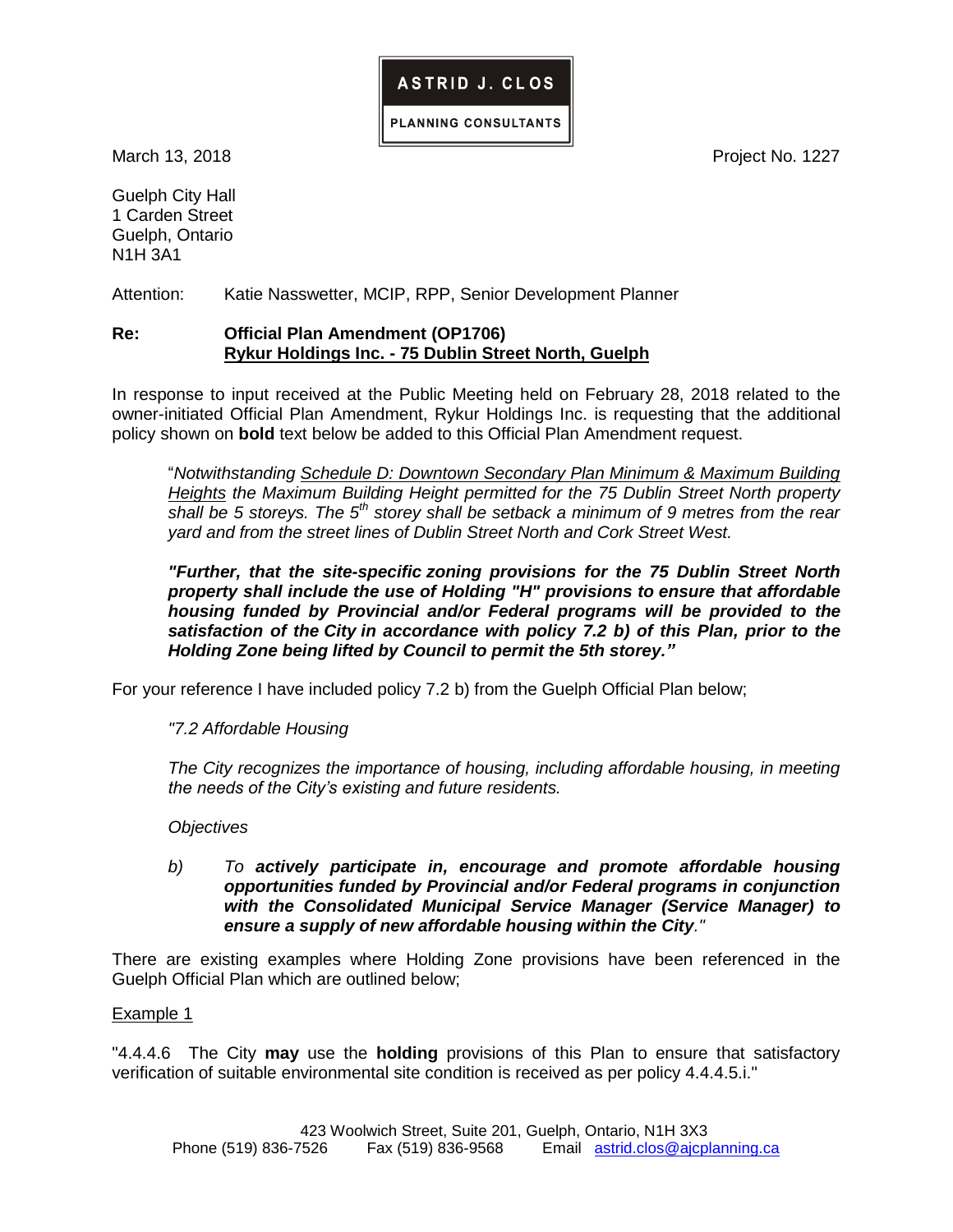# Example 2

"7.18.4.3 Infrastructure Requirements - Silver Creek Junction

The site-specific implementing zoning provisions **shall** include the use of **holding"H"** provisions to address required infrastructure improvements, including the Silvercreek Parkway/CNR underpass, other required road projects and traffic improvements, the remedial stormwater facility, related land dedications (ie. for roads, stormwater management, parks and open space) and the pre-requisite site plan approval and registration of the related agreement on title to the subject lands, prior to the redevelopment of the lands."

## Example 3

"7.7.7.1 e) Impose a **Holding Zone** to ensure that conditions encouraging land use compatibility are implemented."

This Holding Zone proposal is outlined further in my Planning Report dated September 21, 2017 which was submitted to the City in support of the owner-initiated Official Plan Amendment.

### **What is new in this application?**

Council asked what is new with respect to this Official Plan Amendment application. I would like to note the following:

- This is a new application under the Planning Act, advanced by the owner, rather than by or with City. I am advised by legal counsel that the City has an obligation to consider it in accordance with the requirements of the Act.
- A new Shadow Study was prepared by James Fryett Architect and submitted in support of this owner-initiated OPA application. This new Shadow Study was prepared based on the shadow review criteria established in the City of Guelph Decision Report Number 16- 85.
- This owner-initiated Official Plan Amendment requires the use of a Holding Zone to ensure that the partial  $5<sup>th</sup>$  storey of the building is only permitted if affordable housing funded by Provincial and/or Federal programs is provided, to the satisfaction of the City.

#### **What is the definition of affordable housing?**

Council also asked what the definition of affordable housing is.

# **Provincial Policy Statement**

*"Affordable: means* 

- *b) in the case of rental housing, the least expensive of:* 
	- *1. a unit for which the rent does not exceed 30 percent of gross annual household income for low and moderate income households; or*
	- *2. a unit for which the rent is at or below the average market rent of a unit in the regional market area."*

# **Guelph Official Plan**

#### *"Affordable Housing means:*

*b) in the case of rental housing, a unit for which the rent is at or below the average market rent of a unit in the City of Guelph."*